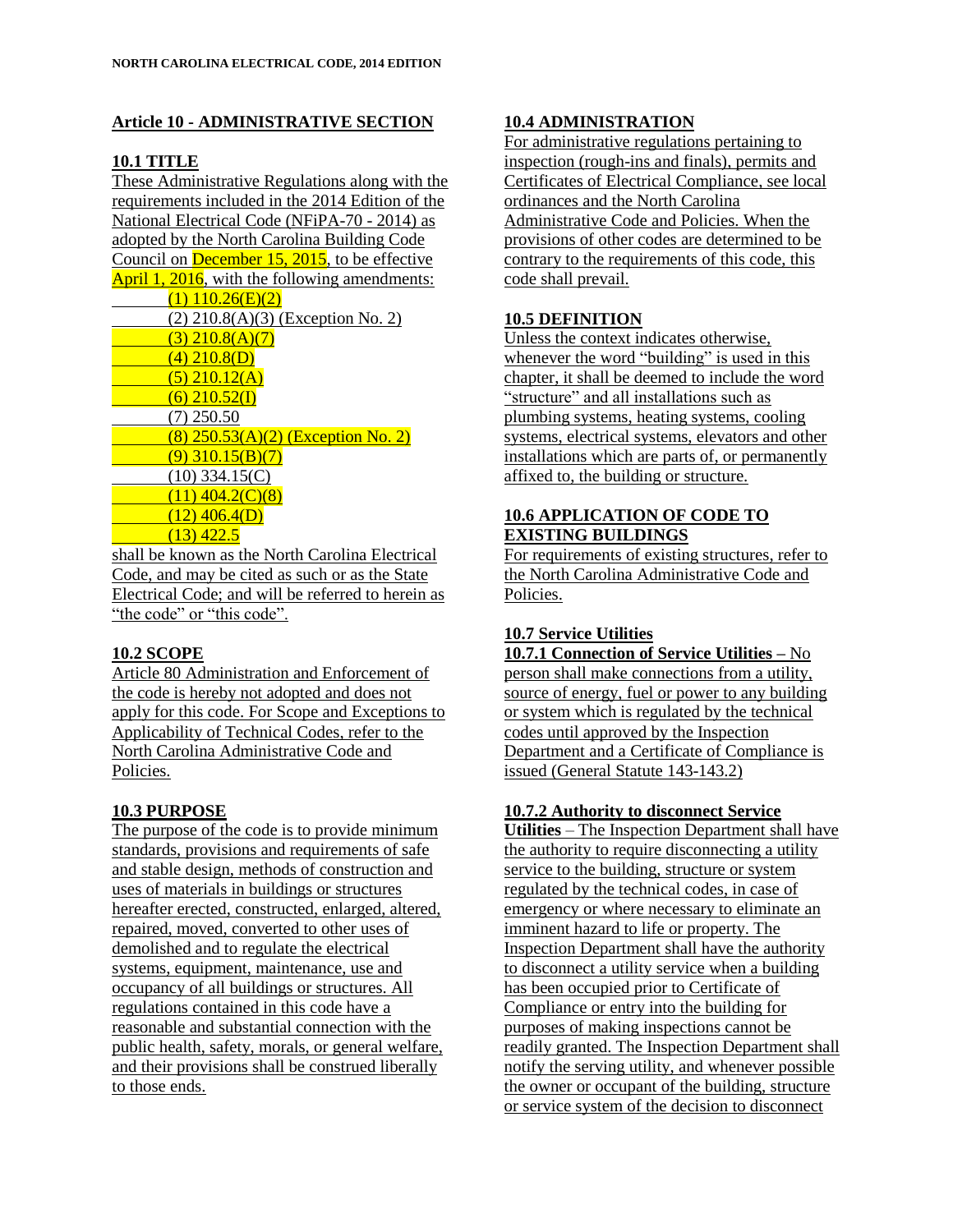prior to taking such action. If not notified prior to disconnecting, the owner or occupant shall be notified in writing within eight (8) working hours (General Statutes 143-143.2, 153A-365, 153A-366, 160A-425 and 160A-426).

# **10.8 Temporary Power**

**10.8.1 Scope.** The provisions of this section apply to the utilization of portions of the wiring system within a building to facilitate construction.

## **10.8.2 Provisions for Temporary Power.** The

Code enforcement official shall give permission and issue a permit to energize the electrical service when the provisions of 10.8 and the following requirements have been met:

1) The service wiring and equipment, including the meter socket enclosure, shall be installed, the service wiring terminated, and the service equipment covers installed.

2) The portions of the electrical system that are to be energized shall be complete and physically protected.

3) The grounding electrode system shall be complete.

4) The grounding and the grounded conductors shall be terminated in the service equipment. 5) At least one receptacle outlet with ground fault circuit interrupter protection for personnel shall be installed with the circuit wiring terminated.

6) The applicable requirements of the North Carolina Electrical Code apply.

**10.8.3 Uses Prohibited.** In no case shall any portion of the permanent wiring be energized until the portions have been inspected and approved by an electrical Code Enforcement Official. Failure to comply with this section may result in disconnection of power or revocation of permit.

#### **10.8.4 Application for Temporary Power.**

Application for temporary power shall be made by and in the name of the applicant. The application shall explicitly state the portions of the energized electrical system, mechanical system, or plumbing system for which application is made, its intended use and duration.

# **10.8.5 Security and Notification.** The applicant

shall maintain the energized electrical system or that portion of the building containing the energized electrical system in a secured and locked manner or under constant supervision to exclude unauthorized personnel. The applicant shall alert personnel working in the vicinity of the energized electrical system to its presence.

#### **10.9 Requirements of Other State Agencies, Occupational Licensing Boards, or Commissions**

The North Carolina State Building Codes do not include all additional requirements for buildings and structures that may be imposed by other State agencies, occupational licensing boards, and commissions. It shall be the responsibility of a permit holder, design professional, contractor, or occupational license holder to determine whether any additional requirements exist.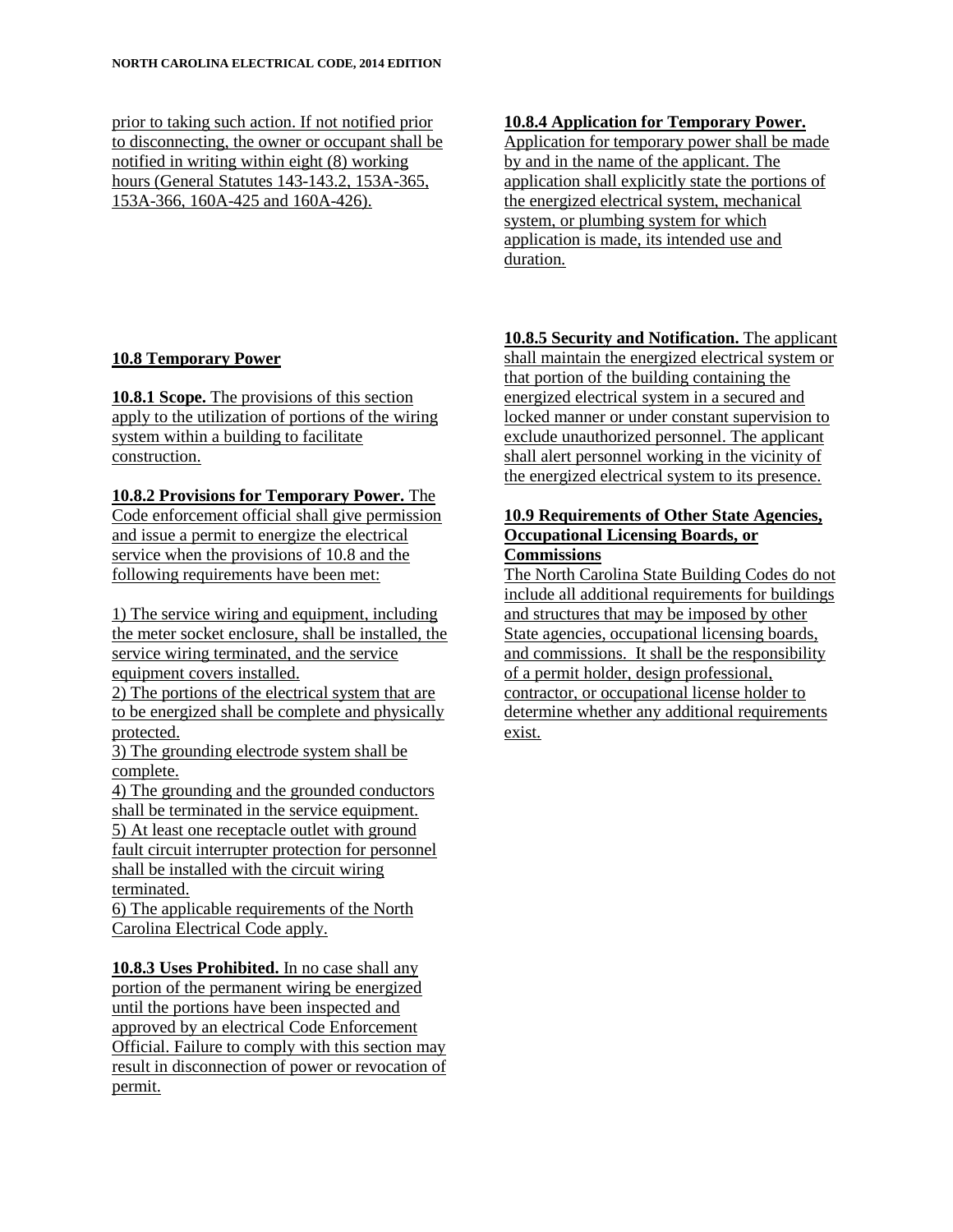#### **AMENDMENT 110.26(E)(2)**

#### Amend NEC 2014, page 41:

#### **(2) Outdoor.**

(a) *Installation Requirements.* Outdoor electrical equipment shall be installed in suitable enclosures and shall be protected from accidental contact by unauthorized personnel, or by vehicular traffic, or by accidental spillage or leakage from piping systems. The working clearance space shall include the zone described in 110.26(A). No architectural appurtenance or other equipment shall be located in this zone. (b) Deleted.

# **AMENDMENT 210.8(A)(3)**

Amend NEC 2014, page 54:

(3) Outdoors

Exception No. 1 to (3): Receptacles that are not readily accessible and are supplied by a branch circuit dedicated to electric snow-melting, deicing, or pipeline and vessel heating equipment shall be permitted to be installed in accordance with 426.28 or 427.22, as applicable.

Exception No. 2 to (3): A single outlet receptacle supplied by dedicated branch circuit which is located and identified for specific use by a sewage lift pump.

#### **AMENDMENT 210.8(A)(7)**

Amend NEC 2014, page 54:

(7) Sinks — located in areas other than kitchens where receptacles are installed within 1.8 m (6 ft) of the outside edge of the sink.

#### **AMENDMENT 210.8(D)**

Amend NEC 2014, page 55:

**210.8(D) Kitchen Dishwasher Branch Circuit.** Deleted

#### **AMENDMENT 210.12**

#### Amend NEC 2014, page 56:

#### **210.12 Arc-Fault Circuit-Interrupter**

**Protection.** Arc-fault circuit-interrupter protection shall be provided as required in  $210.12(A)$  (B), and (C). The arc-fault circuit interrupter shall be installed in an accessible location.

**(A) Dwelling Units.** All 120-volt, single-phase, 15- and 20-ampere branch circuits supplying outlets or devices installed in dwelling unit kitchens, family rooms, dining rooms, living rooms, parlors, libraries, dens, bedrooms, sunrooms, recreation rooms, closets, hallways, or similar rooms or areas shall be protected by any of the means described in  $210.12(A)(1)$ through (6):

### **AMENDMENT 210.52(I)**

## Amend NEC 2014, page 62:

**210.52 (I) Foyers.** Foyers that are not part of a hallway in accordance with 210.52(H) and that have an area that is greater than 5.6  $m^2$  (60 ft<sup>2</sup>) shall have <u>at least one</u> receptacle.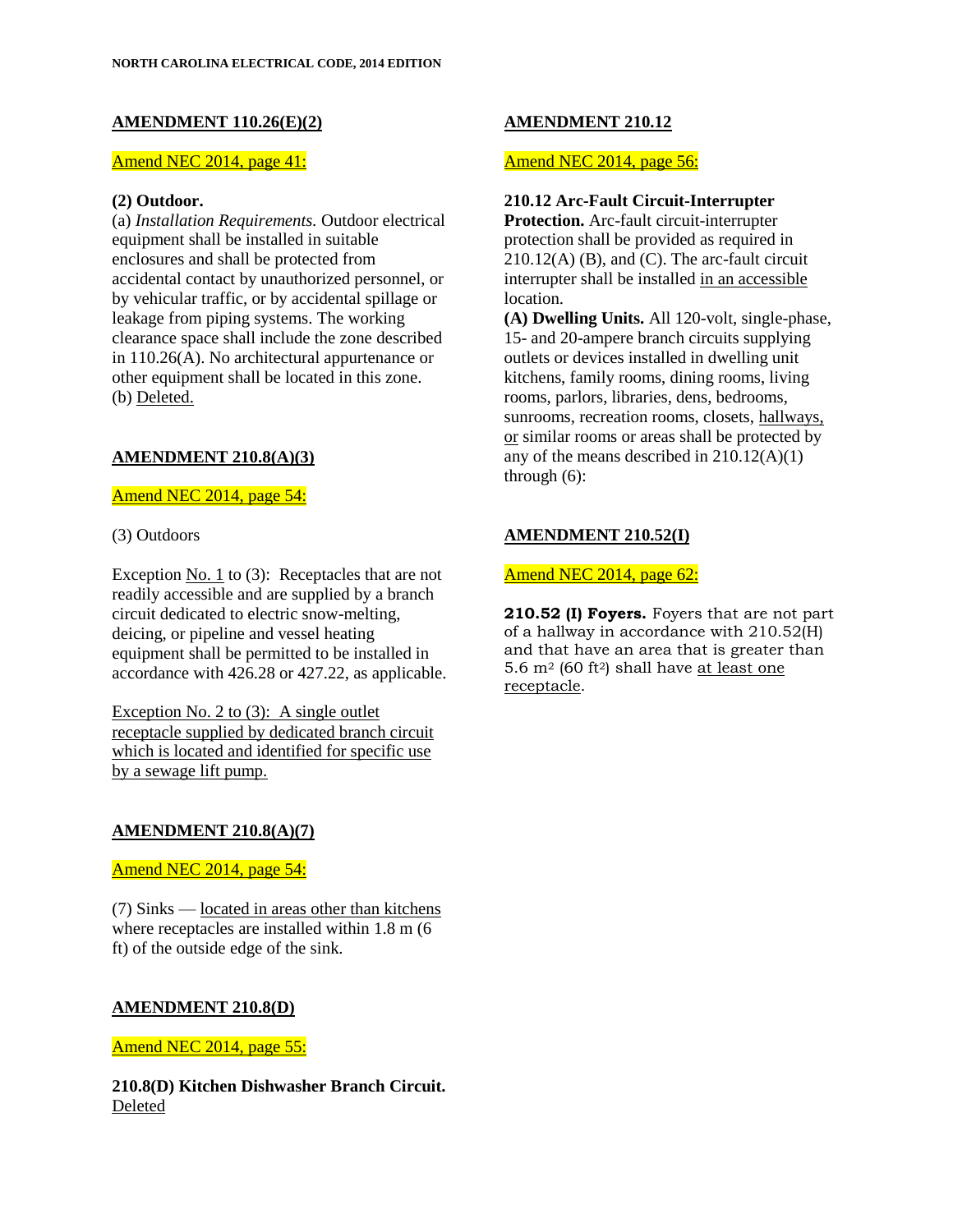### **AMENDMENT 250.50**

#### Amend NEC 2014, page 117:

## **250.50 Grounding Electrode System.** All

grounding electrodes as described in  $250.52(A)(1)$  through  $(A)(7)$  that are <u>available</u> at each building or structure served shall be bonded together to form the grounding electrode system. Where none of these grounding electrodes exist, one or more of the grounding electrodes specified in  $250.52(A)(4)$  through  $(A)(8)$  shall be installed and used.

### **AMENDMENT 250.53(A)(2)**

Amend NEC 2014, page 118:

### **(2) Supplemental Electrode Required.**

Exception No. 1: If a single, rod, pipe, or plate grounding electrode has a resistance to earth of 25 ohms or less, the supplemental electrode shall not be required.

Exception No. 2: The supplemental ground electrode shall not be required at temporary electrical service installation (saw service pole) at construction site for one and two-family residences, provided the temporary electrical service does not exceed 150 volts to ground or 100A.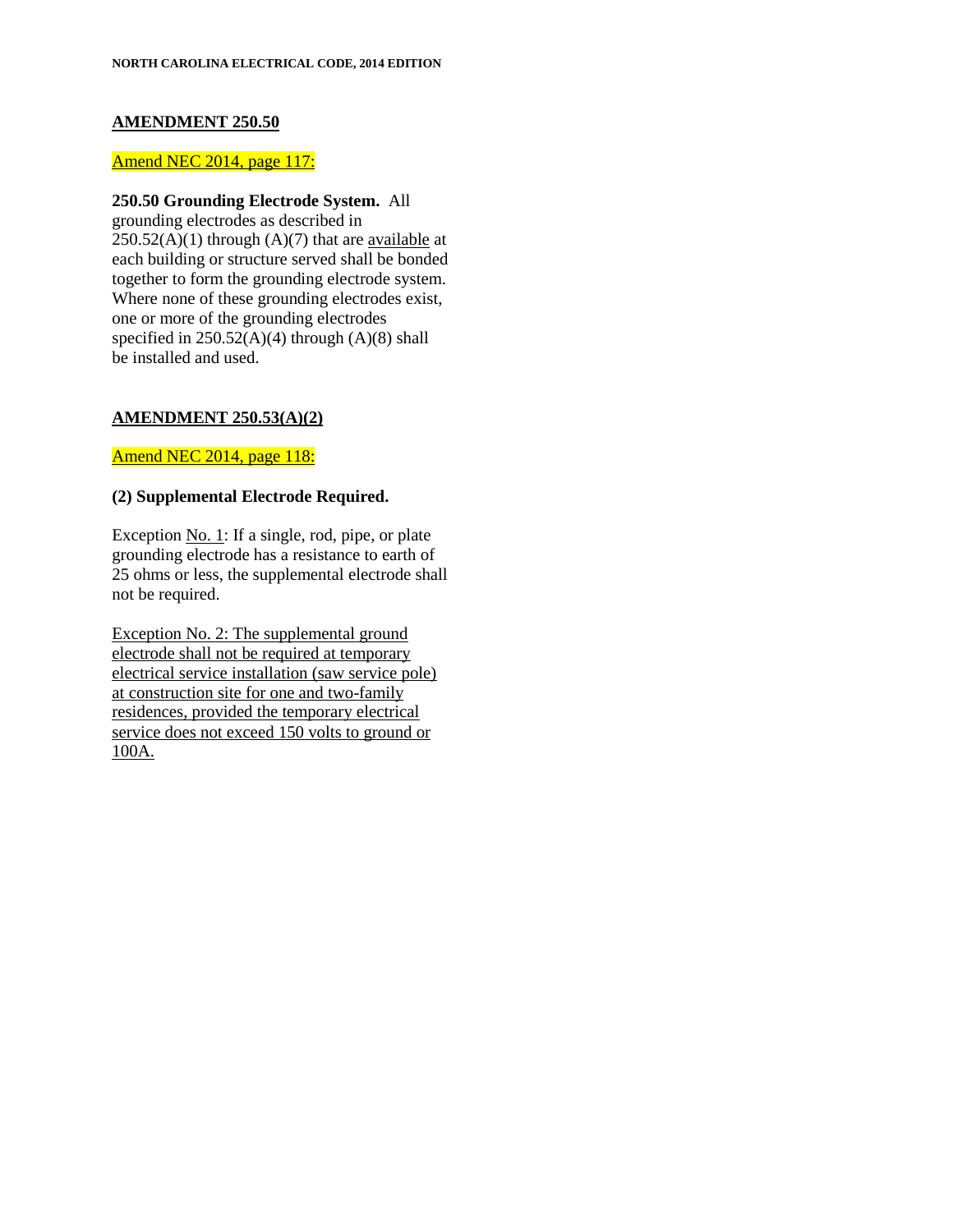#### **AMENDMENT 310.15(B)(7)**

#### Amend NEC 2014, page 160:

#### **(7) 120/240-Volt, 3-Wire, Single-Phase Dwelling Services and Feeders.**

For individual dwelling units of one-family, two-family, and multifamily dwellings, conductors, as listed in Table 310.15(B)(7), shall be permitted as 120/240-volt, 3-wire, singlephase service-entrance conductors, servicelateral conductors, and feeder conductors that serve as the main power feeder to each dwelling unit and are installed in raceway or cable with or without an equipment grounding conductor. For application of this section, the main power feeder shall be the feeder between the main disconnect and the panelboard that supplies, either by branch circuits or by feeders, or both, all loads that are part or associated with the dwelling unit. The feeder conductors to a dwelling unit shall not be required to have an allowable ampacity rating greater than their service-entrance conductors. The grounded conductor shall be permitted to be smaller than the ungrounded conductors, provided the requirements of 215.2, 220.61, and 230.42 are met.

Table 310.15(B)(7) Conductor Types and Sizes for 120/240-Volt, 3-Wire, Single-Phase Dwelling Services and Feeders. Conductor Types RHH, RHW, RHW-2, THHN, THHW, THW, THW-2, THWN, THWN-2, XHHW, XHHW-2, SE, USE, USE-2

|                                                     | Conductor (AWG or kemil) |                                                             |
|-----------------------------------------------------|--------------------------|-------------------------------------------------------------|
| <b>Service or Feeder</b><br><b>Rating (Amperes)</b> | <b>Copper</b>            | <b>Aluminum or</b><br><b>Copper-Clad</b><br><b>Aluminum</b> |
| 100                                                 | 4                        | 2                                                           |
| 110                                                 | 3                        |                                                             |
| 125                                                 | 2                        | 1/0                                                         |
| 150                                                 |                          | 2/0                                                         |
| 175                                                 | 1/0                      | 3/0                                                         |
| 200                                                 | 2/0                      | 4/0                                                         |
| 225                                                 | 3/0                      | 250                                                         |
| 250                                                 | 4/0                      | 300                                                         |
| 300                                                 | 250                      | 350                                                         |
| 350                                                 | 350                      | 500                                                         |
| 400                                                 | 400                      | 600                                                         |
|                                                     |                          |                                                             |

## **AMENDMENT 334.15(C)**

## Amend NEC 2014, page 204:

**(C) In Unfinished Basements.** Where cable is run at angles with joist in unfinished basements it shall be permissible to secure cables not smaller than two 6 AWG or three 8 AWG conductors directly to the lower edges of the joists. Smaller cables shall be run either through bored holes in joists or on running boards. Nonmetallic-sheathed cable installed on the wall of an unfinished basement shall be permitted to be installed in a listed conduit or tubing or shall be protected in accordance with 300.4. Conduit or tubing shall be provided with an insulating bushing or adapter at the point the cable enters the raceway. The sheath of the nonmetallicsheathed cable sheath shall extend through the conduit or tubing and into the outlet or device box not less than 6 mm (1/4 in.). The cable shall be secured within 300 mm (12 in.) of the point where the cable enters the conduit or tubing. Metal conduit, tubing, and metal outlet boxes shall be connected to an equipment grounding conductor complying with the provisions of 250.86 and 250.148.